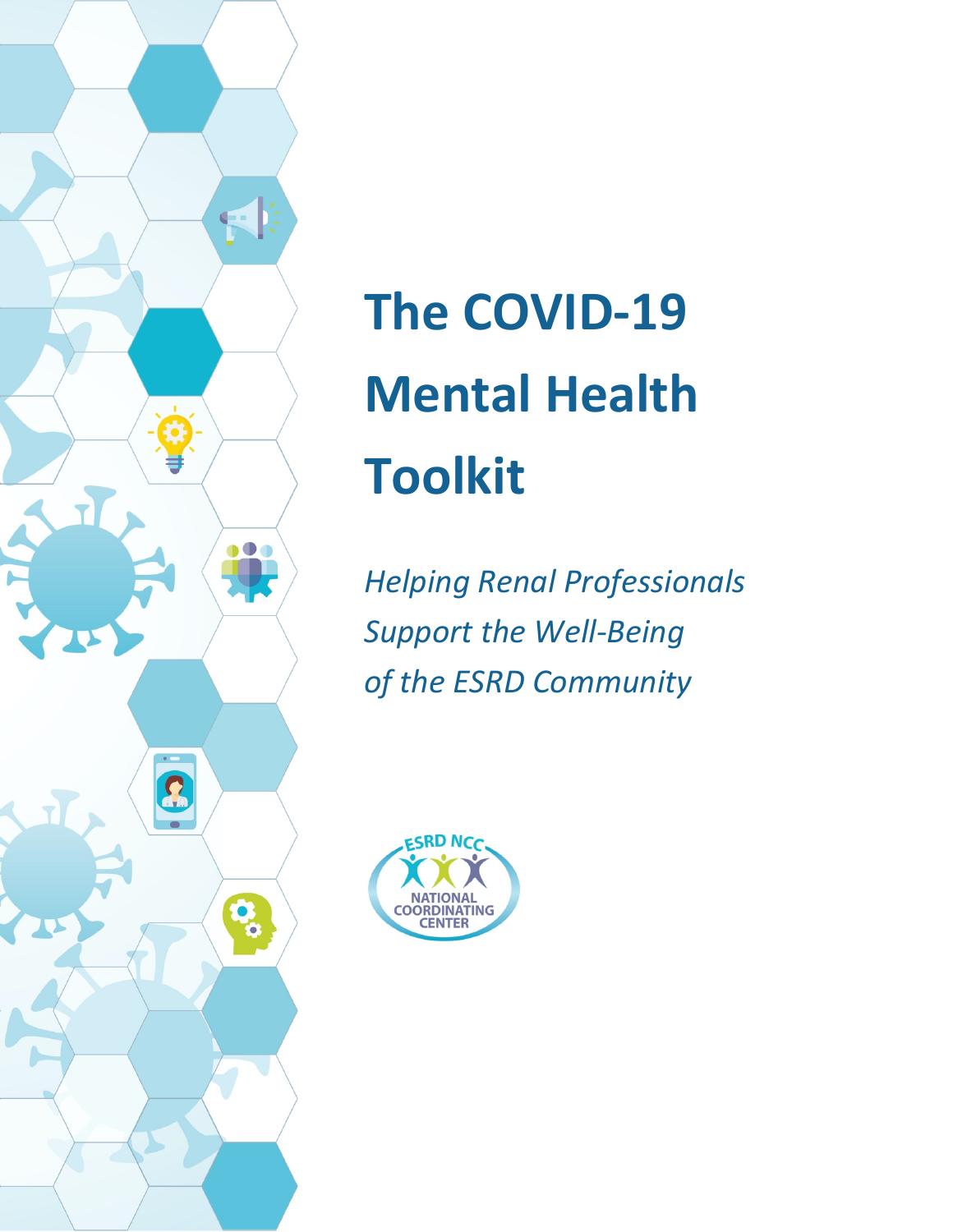

| I.   |  |
|------|--|
| А.   |  |
| В.   |  |
| C.   |  |
| D.   |  |
| E.   |  |
| II.  |  |
| Α.   |  |
| В.   |  |
| C.   |  |
| D.   |  |
| E.   |  |
| III. |  |
| Α.   |  |
| В.   |  |
| C.   |  |
| D.   |  |
| E.   |  |
| IV.  |  |

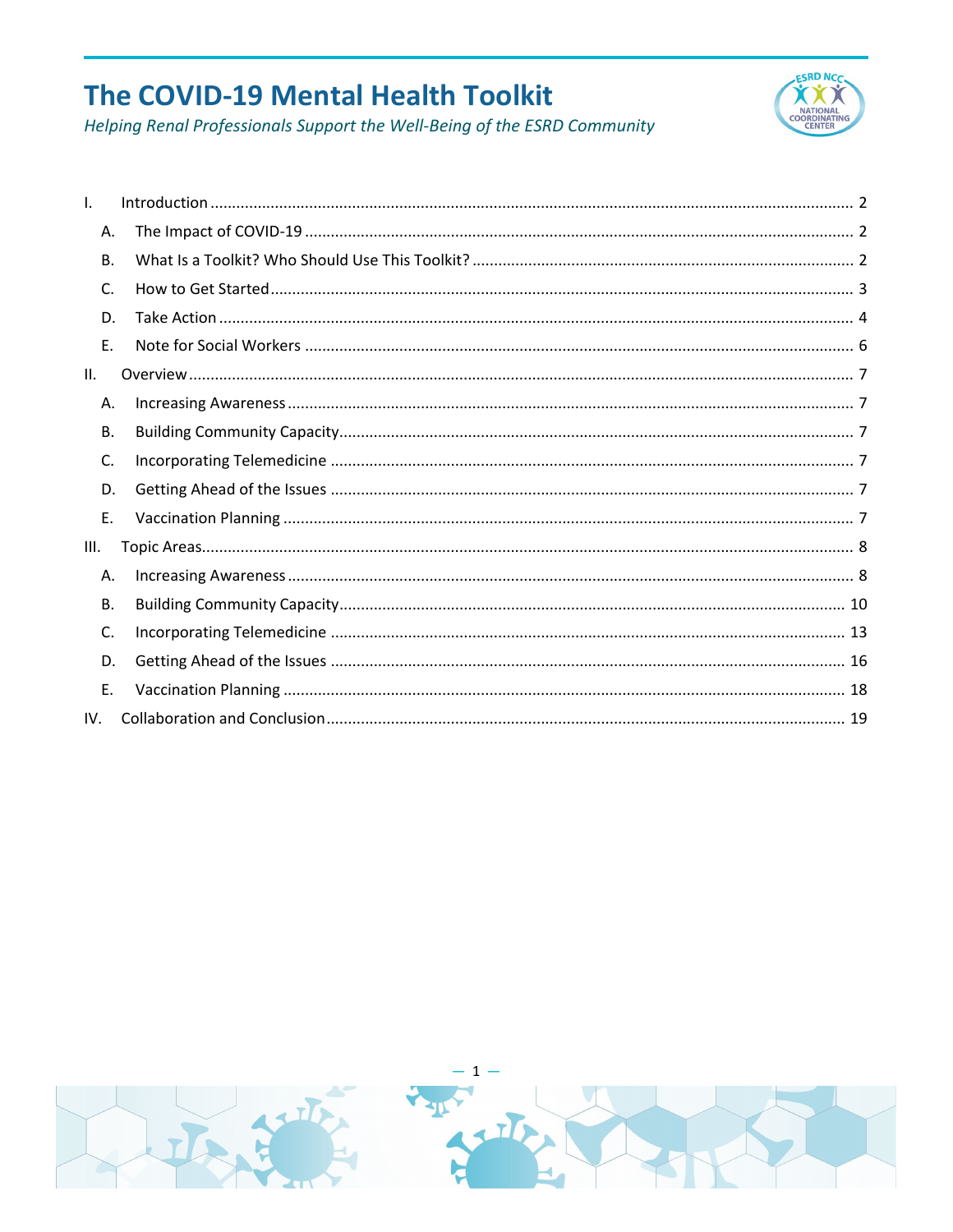*Helping Renal Professionals Support the Well-Being of the ESRD Community*



## <span id="page-2-0"></span>**I. Introduction**

#### <span id="page-2-1"></span>**A. The Impact of COVID-19**

The Coronavirus 2019 (COVID-19) pandemic has been a time filled with uncertainty and many unknowns. The end stage renal disease (ESRD) community has been affected in complex ways and presented with unique challenges.

These have been challenging times for everyone. Feelings of stress or anxiety are common responses to the ongoing pandemic and can affect anyone. Neither patients nor professionals are immune to the effects of a nationwide pandemic. There is no right way to respond to a crisis; reactions may include sadness, grief, or worry. In these stressful times, it is important to process all emotions and fears with positive coping styles to preserve a healthy and resilient self. Taking care of yourself is the critical first step to be able to give back and help support loved ones, friends, neighbors, and our communities. There is always hope and the ability to thrive during uncertain and stressful times.

#### <span id="page-2-2"></span>**B. What Is a Toolkit? Who Should Use This Toolkit?**

A "toolkit" provides tools, guidance, and resources. These materials bring together knowledge from subject matters expert organizations in one place as the community copes with the effects of COVID-19. This toolkit can be used by any renal professional including the ESRD Networks, dialysis providers, and transplant programs. It was developed in conjunction with input and feedback from ESRD Network professionals and patient subject matter experts. The hope is that by informing themselves, sharing the resources, and managing their own well-being they can make a difference in the lives of the ESRD patients and families they serve. It is not intended to be given directly to patients, but instead by professionals to use in their work. There are four key topics in this toolkit describing actions that patients and providers can take to improve their well-being and maintain a healthy lifestyle.

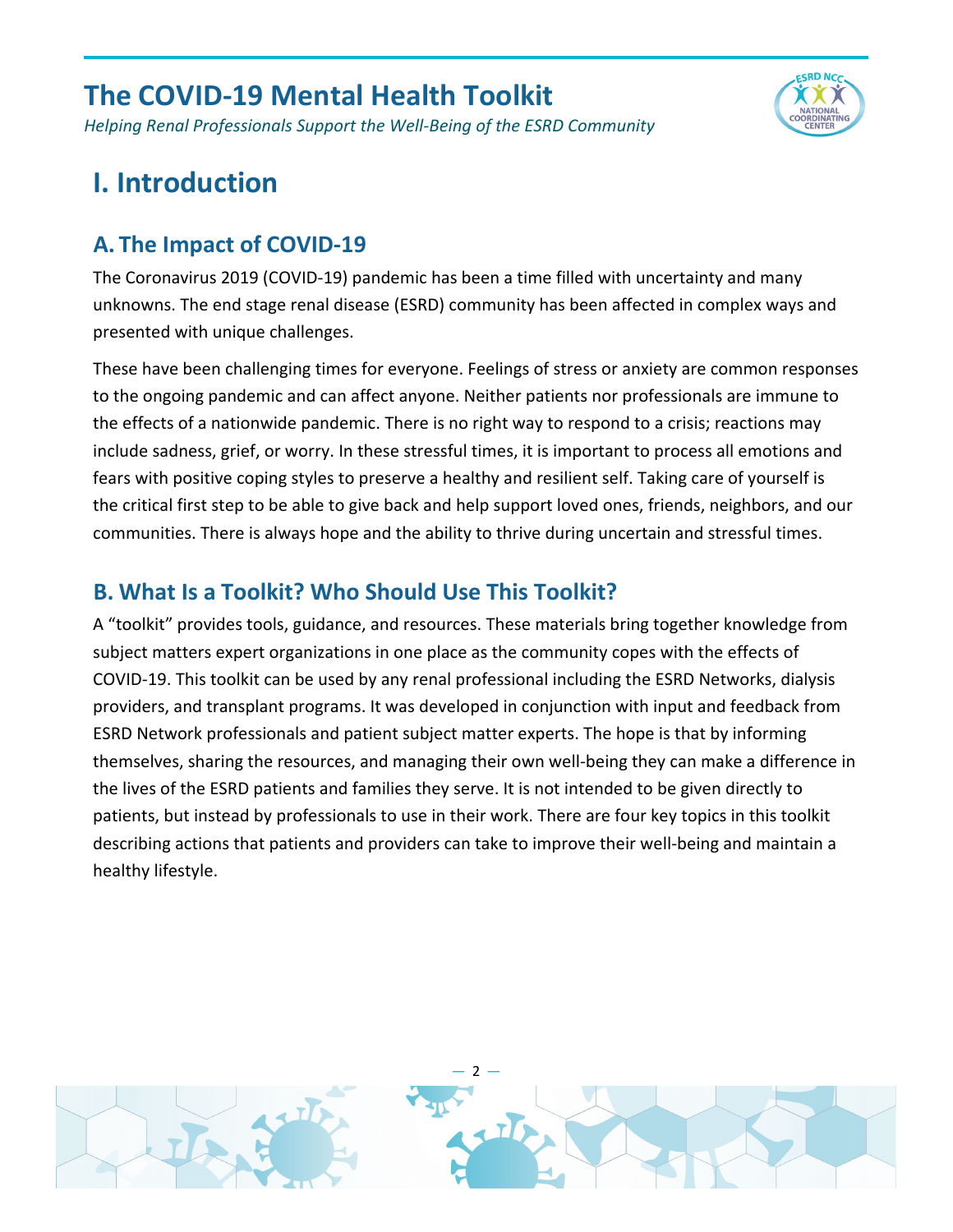*Helping Renal Professionals Support the Well-Being of the ESRD Community*

#### <span id="page-3-0"></span>**C. How to Get Started**

This toolkit is meant to provide relevant and credible information related to many aspects of mental health and wellness. It does not need to be read front to back like a book, but rather is meant to be useful by individual sections based on the need of the reader. We encourage you to review and share the Mental Health Toolkit with others in your community.

**ESRD NCC**  $\alpha x$ 

There are five key topics: **increasing awareness, building community capacity, incorporating telemedicine**, **getting ahead of the issues**, and **vaccination planning**. Each of the five key topics has additional sub-themes.

The resources are organized by topic area. Each resource entry follows this form:

#### *Example*

|                                                                  | <b>Topic Sub-Category</b> |                              |                                                                                                                                                               |                                                                                                                                                                                                                                              |
|------------------------------------------------------------------|---------------------------|------------------------------|---------------------------------------------------------------------------------------------------------------------------------------------------------------|----------------------------------------------------------------------------------------------------------------------------------------------------------------------------------------------------------------------------------------------|
| Audience(s)                                                      |                           | <b>General Mental Health</b> | Title of and Hyperlink to Resource<br>which can affect how the person unino, a pain permanes.<br>helpful solutions to best manage negative reactions to each. | cial well-being of an individual,<br>• Coping with Fear and Sadness During a Pandemic. This PDF guide from Hofstra University summarizes<br>many common "pandemic-related" issues and how they trigger increased anxiety and depression with |
|                                                                  |                           |                              |                                                                                                                                                               |                                                                                                                                                                                                                                              |
| "All" indicates<br>the resource<br>applies to every<br>audience. |                           |                              | "Staff" includes any healthcare<br>professional who serves<br>patients with ESRD. These are<br>appropriate for all roles.                                     | <b>Description of Resource</b>                                                                                                                                                                                                               |

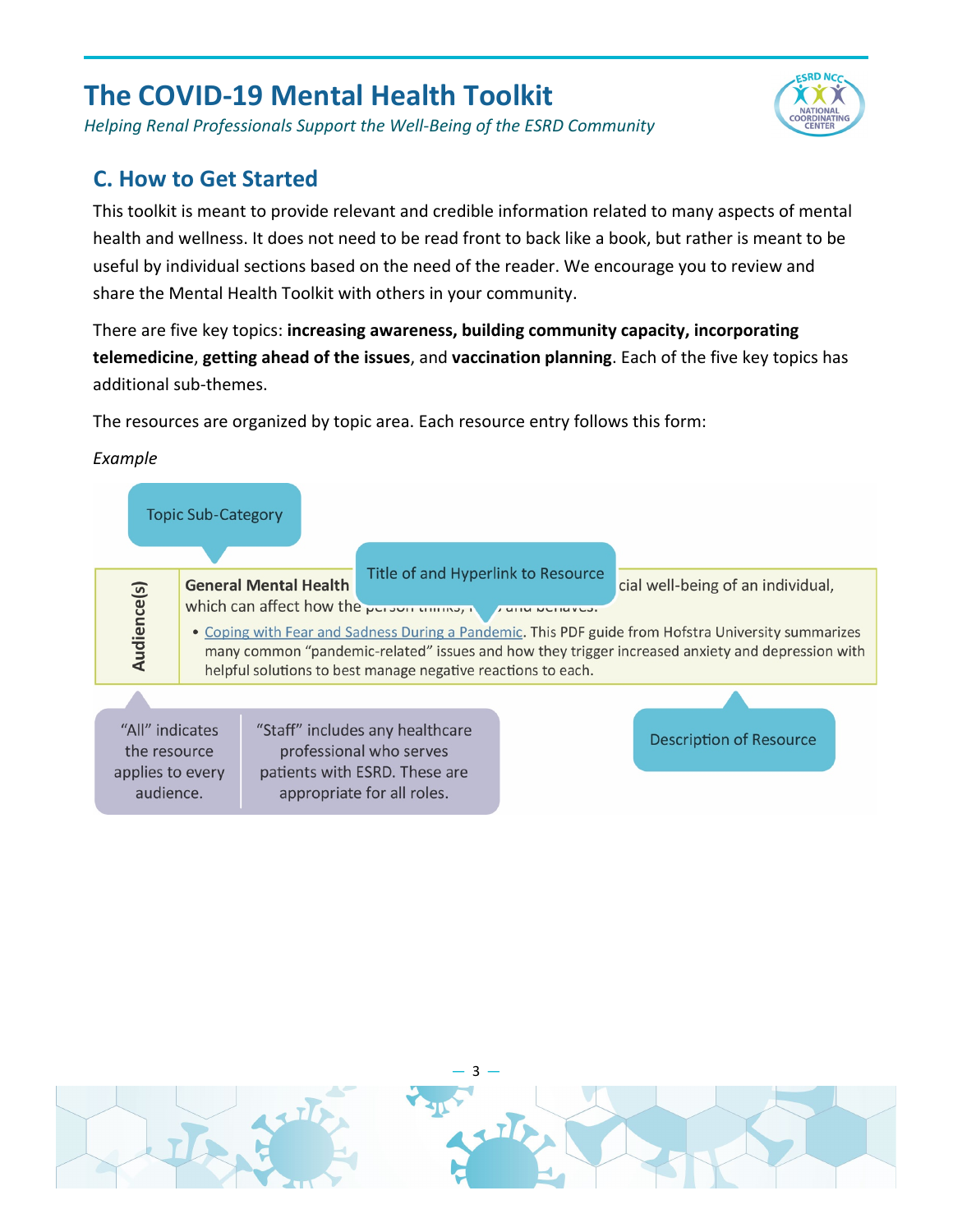*Helping Renal Professionals Support the Well-Being of the ESRD Community*

#### <span id="page-4-0"></span>**D. Take Action**

Being aware is the first step, but it is not enough to just be aware. Everyone in the renal community must take action if we are to truly support individual and community resilience.

**ESRD NCC**  $\alpha x$ 

There are many ways for Networks, providers, and professionals to share and employ the resources in this toolkit. The resources come in a variety of formats that allow for wide distribution. Below are some suggestions; this is not an exhaustive list. Some are actions that patients can take in their community and as they interface with other patients. Implementation should be tailored by the organization, the resources available, and to the intended audience with the desired outcome in mind.

| <b>Resource Format</b>  | <b>Ways to Share</b>                                                                                                                                                                                                                                                                                                                                                                                                                                                                                                                                                                                                        |
|-------------------------|-----------------------------------------------------------------------------------------------------------------------------------------------------------------------------------------------------------------------------------------------------------------------------------------------------------------------------------------------------------------------------------------------------------------------------------------------------------------------------------------------------------------------------------------------------------------------------------------------------------------------------|
| Website                 | Use social media to promote the website address.<br>$\bullet$<br>Add a tagline and the website address to all fax cover pages.<br>$\bullet$<br>Link from the resource website from your site.<br>$\bullet$<br>Ask patient groups on Facebook to share the website.<br>$\bullet$                                                                                                                                                                                                                                                                                                                                             |
| <b>PDF</b>              | Construct an email campaign and attach the PDF or link to it.<br>$\bullet$<br>Share the PDF link on social media.<br>$\bullet$<br>Distribute copies of the PDF materials to share with<br>$\bullet$<br>patient representatives.<br>Create an Instagram account to share videos and pictures of resources.<br>$\bullet$<br>Promote in a newsletter, if applicable.<br>$\bullet$<br>Ask that patients share the resource and talking points during<br>$\bullet$<br>Lobby Days.<br>Distribute to local libraries in a targeted area.<br>$\bullet$<br>Share with community groups, such as church or civic groups.<br>$\bullet$ |
| <b>Recorded Webinar</b> | Promote the recording availability in a newsletter, if applicable.<br>$\bullet$<br>Add information about the recording availability to the survey link of the<br>$\bullet$<br>event evaluation.                                                                                                                                                                                                                                                                                                                                                                                                                             |
| Video                   | Share in social media campaigns, including Instagram.<br>$\bullet$<br>Add to your Network YouTube Channel, if applicable.<br>$\bullet$<br>Upload the video to a DVD and select facilities to test it in their patient<br>$\bullet$<br>orientation or training.<br>Request time on local public broadcasting system (PBS) TV or radio to<br>$\bullet$<br>share the video as a public service announcement or request an interview<br>to discuss the toolkit availability and importance.                                                                                                                                     |

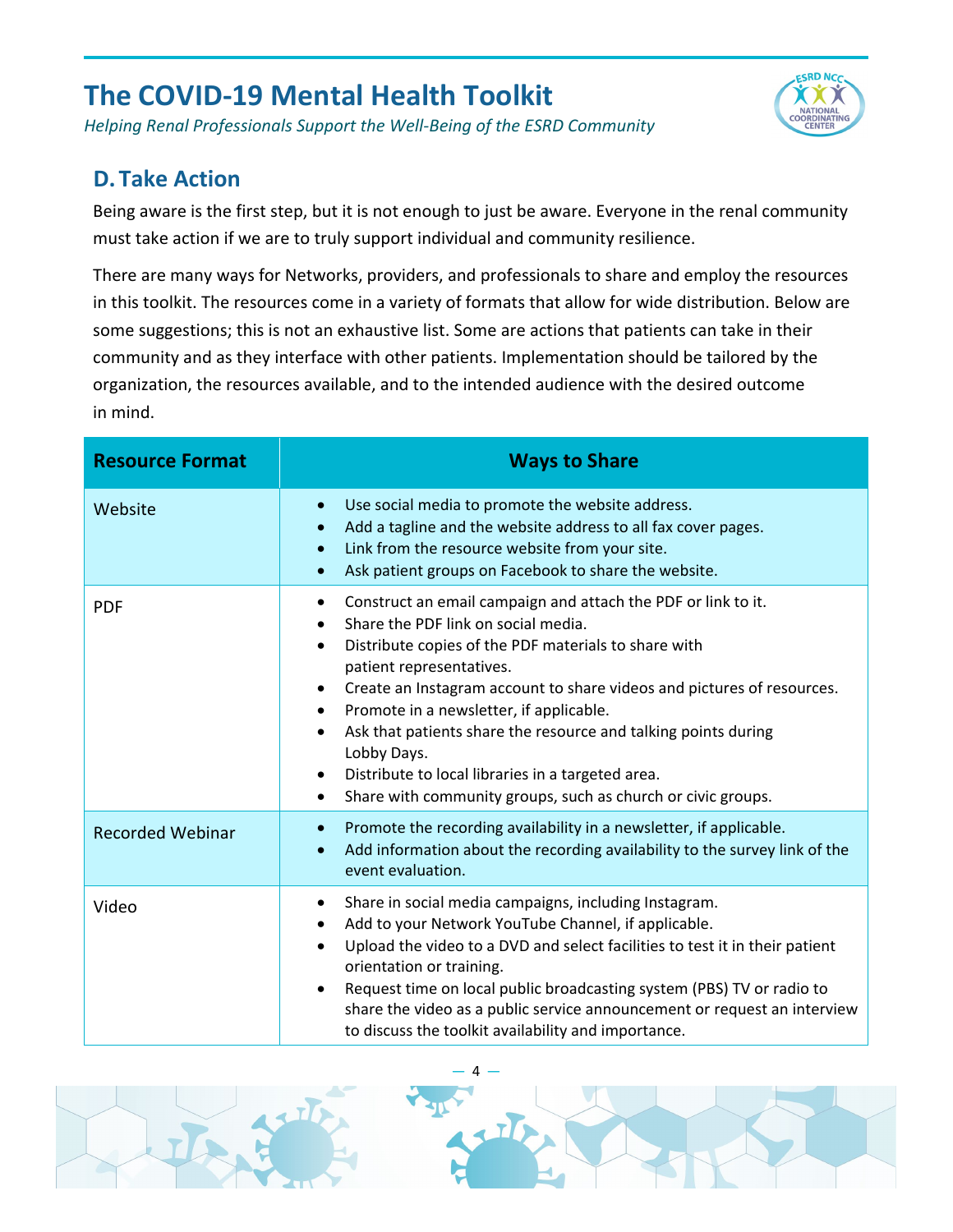

| <b>Resource Format</b> | <b>Ways to Share</b>                                                                                                                                                                                                                                                                                                                                                                                                                                                                                                                                                                            |
|------------------------|-------------------------------------------------------------------------------------------------------------------------------------------------------------------------------------------------------------------------------------------------------------------------------------------------------------------------------------------------------------------------------------------------------------------------------------------------------------------------------------------------------------------------------------------------------------------------------------------------|
| <b>Resource Guide</b>  | Share the material with local chapters of stakeholder organizations (e.g.,<br>$\bullet$<br>American Nephrology Nurse Association [ANNA], National Association of<br>Nephrology Technician [NANT], National Kidney Foundation [NKF]).<br>Employ in quality improvement projects.<br>$\bullet$<br>Display on running banner feature on Network website.                                                                                                                                                                                                                                           |
| Playbook               | Host a webinar with the targeted audience to introduce the playbook and<br>$\bullet$<br>how to use it; invite organizations that created playbook to co-present.<br>Construct a hold message for phone lines that advertise the recorded<br>$\bullet$<br>webinars, along with other related resources.                                                                                                                                                                                                                                                                                          |
| Infographic            | Create a poster from the infographic; share with patient groups, facilities,<br>$\bullet$<br>and transplant centers in the service area.<br>Use the infographic in reporting.<br>$\bullet$<br>Spread the infographic via social media.<br>Convert the infographic to an animated video.                                                                                                                                                                                                                                                                                                         |
| Factsheet              | Print and mail to facilities.<br>Advertise availability to download from the website during<br>٠<br>other communications.<br>Construct a tagline for Listserv emails.<br>Distribute among local community social events, church events, and<br>kidney-based support groups.<br>Share with targeted nephrology groups and/or primary care groups to<br>make the factsheet available in waiting rooms.<br>Partner with social worker programs, nephrology fellowships, and dialysis<br>$\bullet$<br>technical programs to distribute.<br>Share and discuss the factsheet at local support groups. |
| Checklist              | Include the checklist as part of new patient orientation, patient<br>$\bullet$<br>transitions to new treatment options, and annual assessments.<br>Share in facility and transplant center Quality Assessment and<br>$\bullet$<br>Performance Improvement (QAPI) meetings.<br>Educate facility staff on use of the checklist as part of monthly<br>$\bullet$<br>patient education.<br>Ask that peer mentors share with mentees.                                                                                                                                                                 |

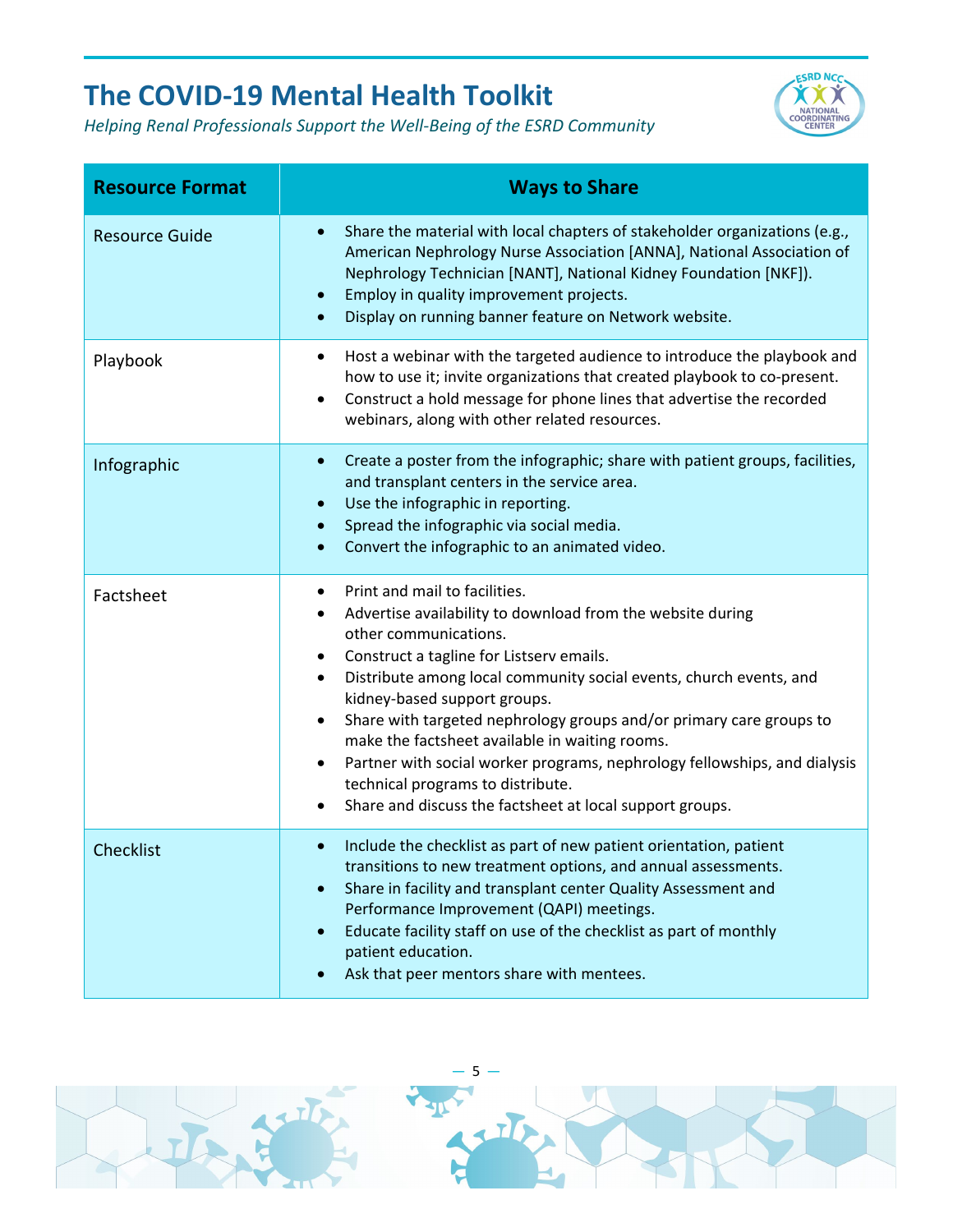



| <b>Resource Format</b> | <b>Ways to Share</b>                                                                                                                                                                                                                                                                                                                                                                                                                                                                    |
|------------------------|-----------------------------------------------------------------------------------------------------------------------------------------------------------------------------------------------------------------------------------------------------------------------------------------------------------------------------------------------------------------------------------------------------------------------------------------------------------------------------------------|
| App                    | Pilot the app with a select group.<br>$\bullet$<br>Market the app availability in newsletter, if applicable, and to patient<br>$\bullet$<br>advisory committee (PAC) members, during Medical Review Board and<br>Board of Director meetings.<br>Partner with source to promote the app during conferences and<br>$\bullet$<br>other meetings.<br>Educate facility patient representatives (FPRs) on the app; ask them to<br>$\bullet$<br>show other patients and staff at the facility. |
| Article                | Request engaged professionals in service area share the article<br>$\bullet$<br>with colleagues.<br>Share the article with stakeholders; ask them to share the article in their<br>$\bullet$<br>blogs, on social media, and in member newsletters.                                                                                                                                                                                                                                      |

#### <span id="page-6-0"></span>**E. Note for Social Workers**

At the dialysis and transplant program level, social workers are privy to more confidential patient information from implementing such things as the Kidney Disease Quality of Life Instrument (KDQOL), depression screening, symptom targeted interventions, and through other trusted conversations. Social workers are encouraged to use the resources in this toolkit to address individualized needs that have been identified. The resources can support the intervention plans based upon the screening.

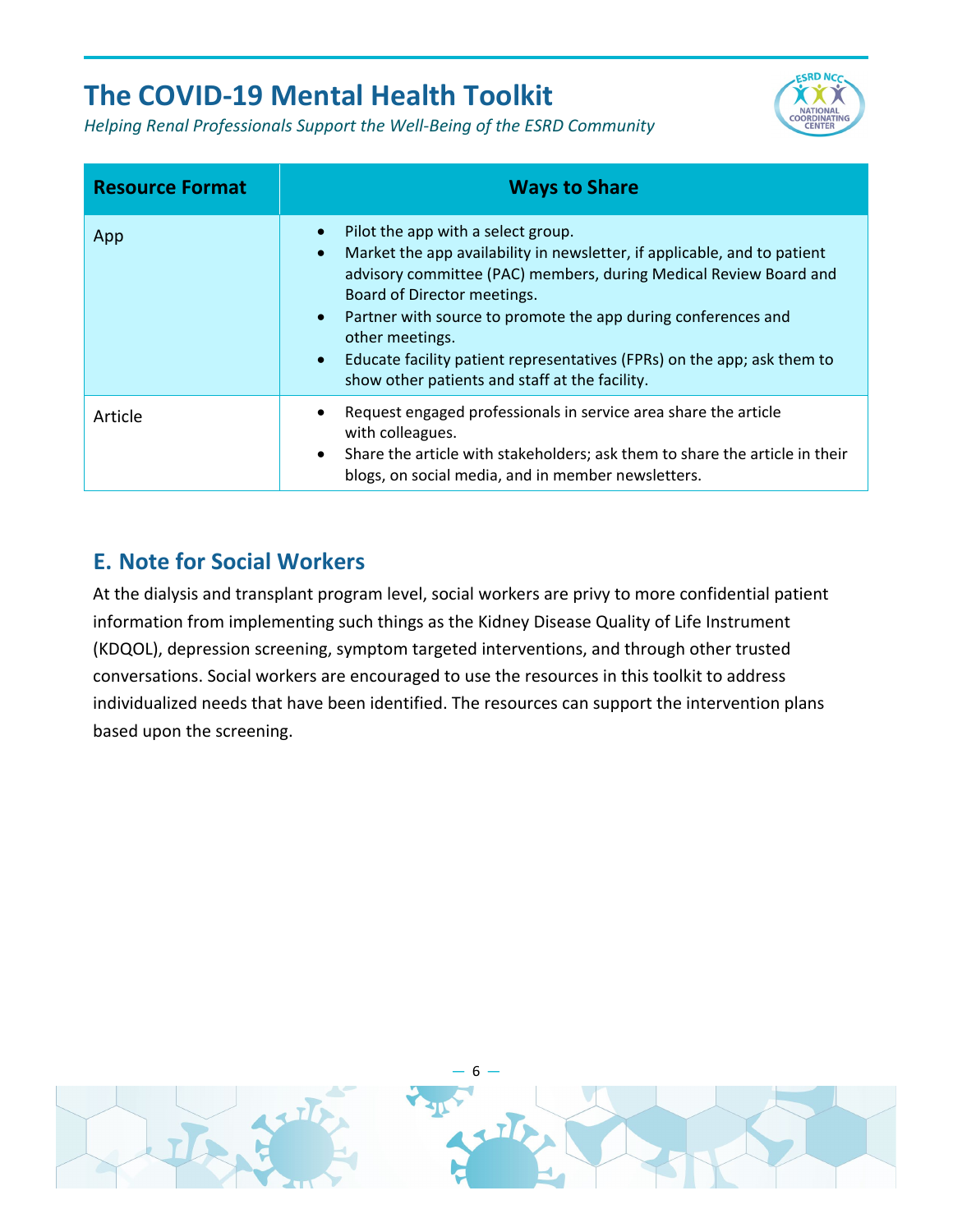*Helping Renal Professionals Support the Well-Being of the ESRD Community*

# <span id="page-7-0"></span>**II. Overview**

#### <span id="page-7-1"></span>**A. Increasing Awareness**

- Recognize the possible impact of COVID-19 pandemic on mental health.
- Educate everyone; do not presume who may or may not be affected.
- Share resources widely among professionals and patients.

#### <span id="page-7-2"></span>**B. Building Community Capacity**

- Train all dialysis facility staff for patient and professional benefit.
- Address staff burden and potential for burnout.
- Provide specifics of self-care behavior.

#### <span id="page-7-3"></span>**C. Incorporating Telemedicine**

- Learn the telemedicine regulations.
- Connect individuals with telemedicine for mental health concerns.
- Find opportunities and address challenges of telemedicine and mental health.

#### <span id="page-7-4"></span>**D.Getting Ahead of the Issues**

- Being proactive is the best approach to mental health issues.
- Recognize that dialysis patients are already at a higher risk for depression and anxiety.
- Teach and learn coping skills; reduce the stigma of mental health needs.

#### <span id="page-7-5"></span>**E. Vaccination Planning**

- Recognize the availability of COVID-19 vaccines can generate emotional responses including stress, fear, or anxiety.
- Deciding to receive to the vaccine can contribute to the impact on overall mental health.
- Understand stress reduction techniques and communication best practices to help support emotional well-being.

*Telehealth is different from telemedicine because it refers to a broader scope of remote healthcare services than telemedicine.1 In this toolkit, we will use both terms to include all possibilities.*



**ESRD NCC** 











 $-7 -$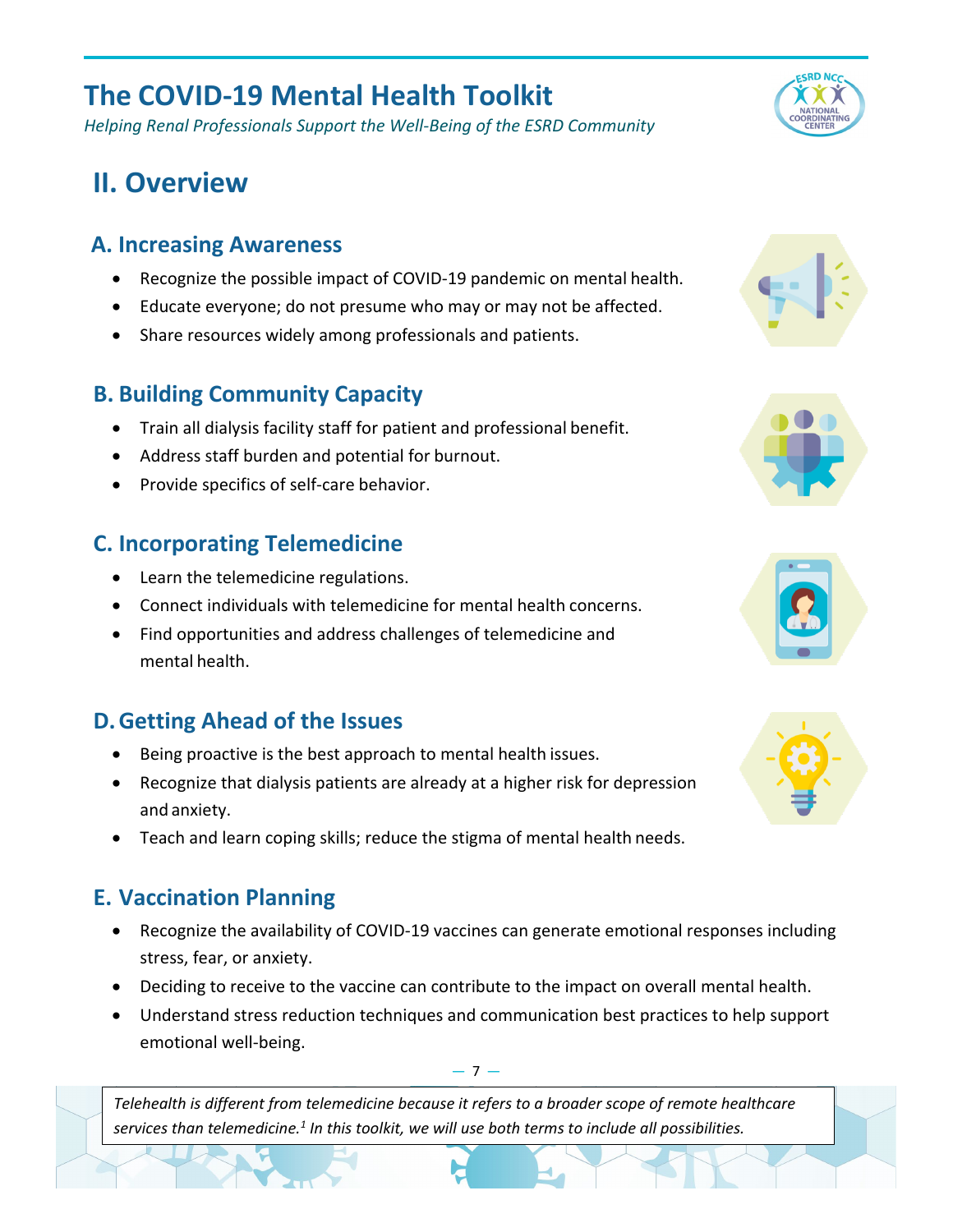*Helping Renal Professionals Support the Well-Being of the ESRD Community*

## **ESRD NCC i xx**

## <span id="page-8-0"></span>**III. Topic Areas**

#### <span id="page-8-1"></span>**A. Increasing Awareness**

Before something can be addressed it must first be recognized. Therefore, when looking at the impact of COVID-19 on mental health, the first step is to be aware that the COVID-19 pandemic may negatively influence one's mental health. How or who it may affect should not be presumed, making it imperative that everyone be educated about the possible impact of this



pandemic on their mental health. Feelings of loss, sadness, anxiety, and frustration can be expected to be felt across the community by patients, professionals, and caregivers. Sharing these resources widely can help make anyone feel like it is okay to speak up.

|              |       | General Mental Health is the emotional, psychological, and social well-being of an<br>individual, which can affect how the person thinks, feels, and behaves.                                                                                                                                                                                                                                                                                                                                                                                                                                                                                                                                                                                                                                                                                                                                                                                                                                                                                                                                                                                                                                                                                                                                                                                                                                                                                                                                                                                                                                                                              |
|--------------|-------|--------------------------------------------------------------------------------------------------------------------------------------------------------------------------------------------------------------------------------------------------------------------------------------------------------------------------------------------------------------------------------------------------------------------------------------------------------------------------------------------------------------------------------------------------------------------------------------------------------------------------------------------------------------------------------------------------------------------------------------------------------------------------------------------------------------------------------------------------------------------------------------------------------------------------------------------------------------------------------------------------------------------------------------------------------------------------------------------------------------------------------------------------------------------------------------------------------------------------------------------------------------------------------------------------------------------------------------------------------------------------------------------------------------------------------------------------------------------------------------------------------------------------------------------------------------------------------------------------------------------------------------------|
| Patients and | Staff | Stress in America 2021: One Year Later, A New Wave of Pandemic Health Concerns:<br>Hispanic adults more likely to report physical impacts of stress; Black Americans<br>concerned about life after the pandemic. In this article from the American Psychological<br>Association highlights stress related to the pandemic, its impact on communities of<br>color, and offers tips for building resilience.<br>Stress in America 2021: One Year Later, A New Wave of Pandemic Health Concerns:<br>Young Americans continue to struggle. This article from the American Psychological<br>Association highlights the potential long-term consequences of the persistent stress and<br>trauma created by COVID-19 on the country's youngest individuals, known as<br>Generation Z (Gen Z). The article also provides tips for building resilience.<br>Coping with Fear and Sadness During a Pandemic. This PDF guide from Hofstra<br>University summarizes many common "pandemic-related" issues and how they trigger<br>increased anxiety and depression with helpful solutions to best manage negative<br>reactions to each.<br>The National Forum of ESRD Networks' Dialysis Patient Depression Toolkit. This toolkit,<br>well-respected by many ESRD patients, offers a non-judgmental discussion of the<br>emotional demands of dialysis along with straight-forward information on when and<br>how to seek help from a mental health professional.<br>Dialysis Mental Health Toolkit. This guide, developed by an ESRD Network, provides an<br>overview of mental health disorders as a reference or as an introduction to the topic. It |

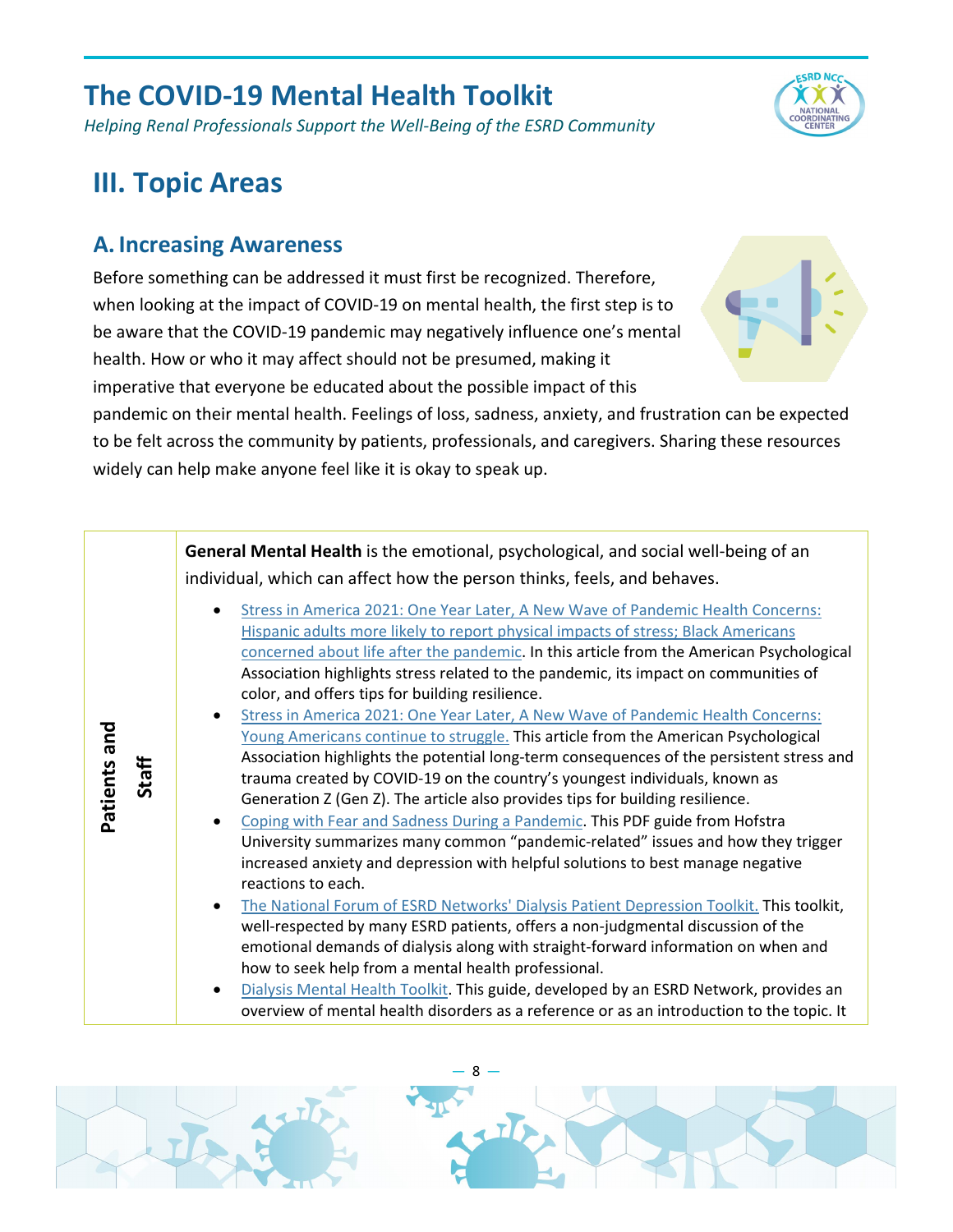

|                       | also provides information on the benefits of self-care for patients and an interactive<br>worksheet that can help patients identify their social support network.                                                                                                                                                                                                                                                                                                                                                                                                                                                                                                                                                                                                                                                                                                                                                                                                                                                                                                                                                                                                                                                                                                                                                                                                                                                                                     |
|-----------------------|-------------------------------------------------------------------------------------------------------------------------------------------------------------------------------------------------------------------------------------------------------------------------------------------------------------------------------------------------------------------------------------------------------------------------------------------------------------------------------------------------------------------------------------------------------------------------------------------------------------------------------------------------------------------------------------------------------------------------------------------------------------------------------------------------------------------------------------------------------------------------------------------------------------------------------------------------------------------------------------------------------------------------------------------------------------------------------------------------------------------------------------------------------------------------------------------------------------------------------------------------------------------------------------------------------------------------------------------------------------------------------------------------------------------------------------------------------|
| Patients and<br>Staff | Coping & Stress Management Tools is the process by which a person consciously<br>attempts thoughts aimed at minimizing negative emotions associated stressors and<br>life changes.<br>Stress in America 2021: One Year Later, A New Wave of Pandemic Health Concerns:<br>Essential workers more likely to be diagnosed with a mental health disorder during<br>pandemic. This article from the American Psychological Association highlights the long-<br>term impact of the pandemic on essential healthcare workers and offers tips for<br>employers to use among support staff.<br>Coping with the Uncertain Times of the COVID-19 Pandemic. The Rogosin Institute offers<br>$\bullet$<br>a variety of videos and resources for coping with stress during COVID-19 on its webpage.<br>COVID-19 Stress Management Tools. This webpage, provided by the American<br>$\bullet$<br>Psychological Association, offers tips and resources to help with managing excessive<br>stress during COVID-19.<br>Resources for Emotional Support and Well-Being. This webpage, published by the<br>California Department of Public Health, provides a list of useful national and California<br>state-specific hotline telephone numbers.<br>5 Things You Should Know About Stress. This factsheet from the National Institute of<br>$\bullet$<br>Mental Health describes five things to know about stress and includes links to useful and<br>related resources. |
| Caregivers            | Caregivers refers to anyone who provides care for another person to help with activities<br>of daily living, including bathing, shopping (e.g., groceries, medications), cooking,<br>managing finances, housework, and transportation. Caregivers are usually members<br>of the person's social network and can include a spouse, family member, friend,<br>neighbor, etc.<br>10 Tips for Family Caregivers. This infographic, developed by the Caregiver Action<br>Network (CAN), contains 10 useful tips for caregivers, such as seeking support, self-care,<br>accepting offers, communicating effectively, signs of depression, technology, organizing<br>medical information, and legal documentation.                                                                                                                                                                                                                                                                                                                                                                                                                                                                                                                                                                                                                                                                                                                                           |
| Staff                 | Grief & Loss is the process of reacting to the loss (e.g., death) of a loved one. Emotional<br>reactions of grief can include anger, guilt, anxiety, sadness, and despair.<br>Grief and COVID-19: Saying Goodbye in the Age of Physical Distancing. This American<br>Psychological Association article briefly describes the changing ways people mourn their<br>loved ones in the age of social distancing due to COVID-19 and differentiates prolonged<br>grief from depression.                                                                                                                                                                                                                                                                                                                                                                                                                                                                                                                                                                                                                                                                                                                                                                                                                                                                                                                                                                    |

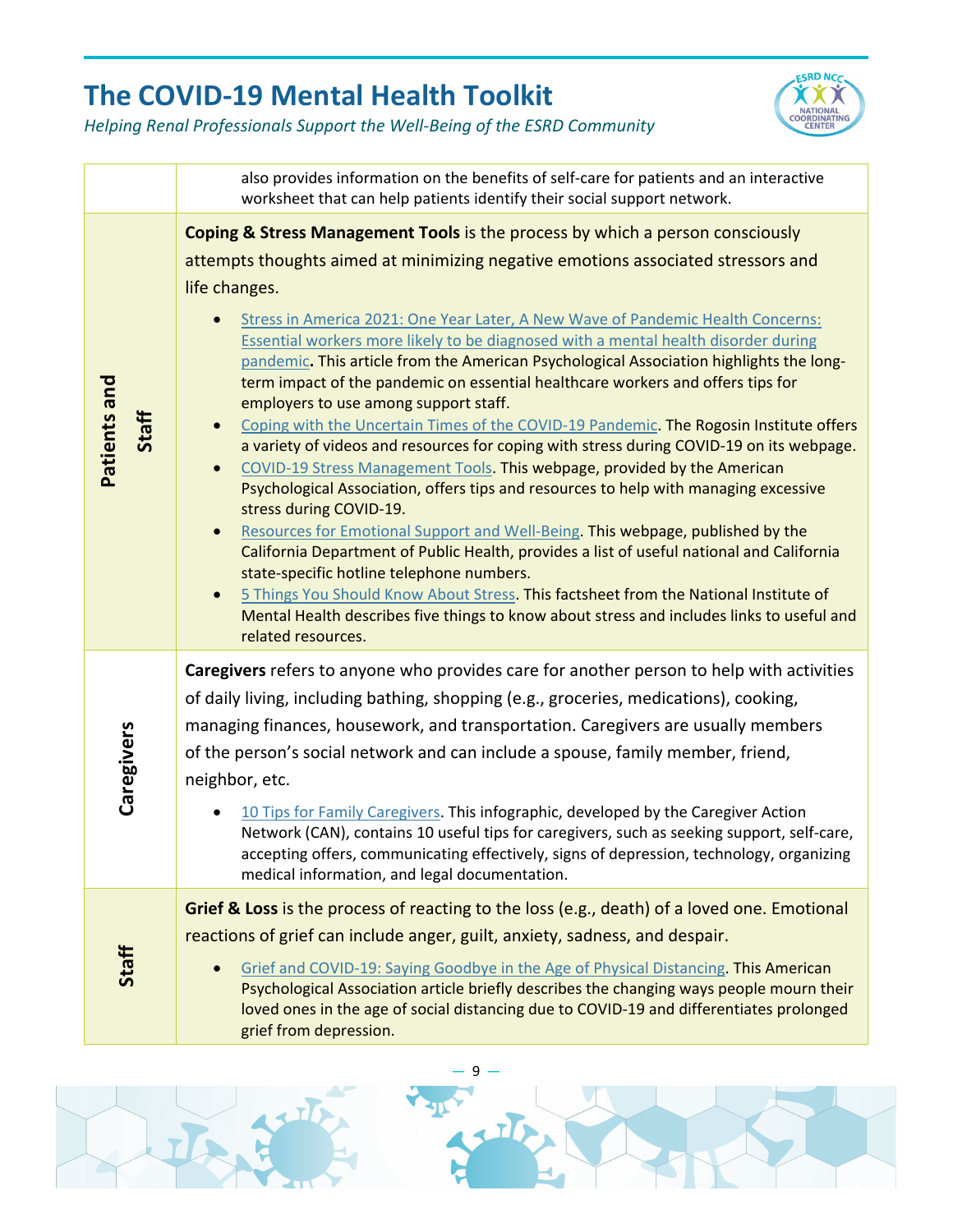*Helping Renal Professionals Support the Well-Being of the ESRD Community*

#### <span id="page-10-0"></span>**B. Building Community Capacity**

Growing the community's ability to take on mental health issues begins by training professional staff about the effects of the COVID-19 pandemic on a person's mental health due to stress, worry, loss of a loved one, job loss, etc. The pandemic also has created new barriers for those with pre-existing mental health issues. It is important for healthcare providers to evaluate and

address staff burden and potential for burnout. These resources provide general information about mental health, coping/stress management, and self-care.

| Staff | General Mental Health encompasses the emotional, psychological, and social well-being<br>of an individual, which can affect how the person thinks, feels, and behaves.<br>COVID Ready Communication Playbook. This playbook, produced by VitalTalk, provides<br>$\bullet$<br>practical advice on how to talk about some difficult topics related to COVID-19.<br>Training and Technical Assistance Related to COVID-19. This resource guide, prepared by<br>$\bullet$<br>the Substance Abuse and Mental Health Services Administration (SAMHSA), highlights<br>products and resources that can be useful when coping with the effects of widespread<br>public health crises, such as:<br>- Psychosocial Impacts of Disasters: Assisting Community Leaders<br>- Supportive Practices for Mental Health Professionals During Pandemic-Related<br><b>Social Distancing</b><br>Dialysis Mental Health Toolkit. This toolkit, developed by an ESRD Network, has detailed<br>$\bullet$<br>information on mental health disorder classifications and care planning, including a<br>patient-facing social support survey. |
|-------|-------------------------------------------------------------------------------------------------------------------------------------------------------------------------------------------------------------------------------------------------------------------------------------------------------------------------------------------------------------------------------------------------------------------------------------------------------------------------------------------------------------------------------------------------------------------------------------------------------------------------------------------------------------------------------------------------------------------------------------------------------------------------------------------------------------------------------------------------------------------------------------------------------------------------------------------------------------------------------------------------------------------------------------------------------------------------------------------------------------------|
| Staff | <b>Coping &amp; Stress Management</b> is the process by which a person consciously attempts<br>thoughts aimed at minimizing negative emotions associated with stressors and<br>life changes.<br>Healthcare Personnel and First Responders: How to Cope with Stress and Build Resilience<br>$\bullet$<br>During the COVID-19 Pandemic. The Centers for Disease Control and Prevention (CDC)<br>identifies symptoms of stress and provides tips to cope and enhance resiliency.<br>COVID-19 Stress Management Tools. This webpage, provided by the American<br>$\bullet$<br>Psychological Association, offers tips and resources to help with managing excessive<br>stress during COVID-19.<br>Responding to COVID-19. The Mental Health Technology Transfer Center Network<br>$\bullet$<br>(MHTTC) prepared this website, which highlights various MHTTC products and resources,<br>including webinars to help healthcare providers cope with the effects of widespread<br>$-10-$                                                                                                                                  |





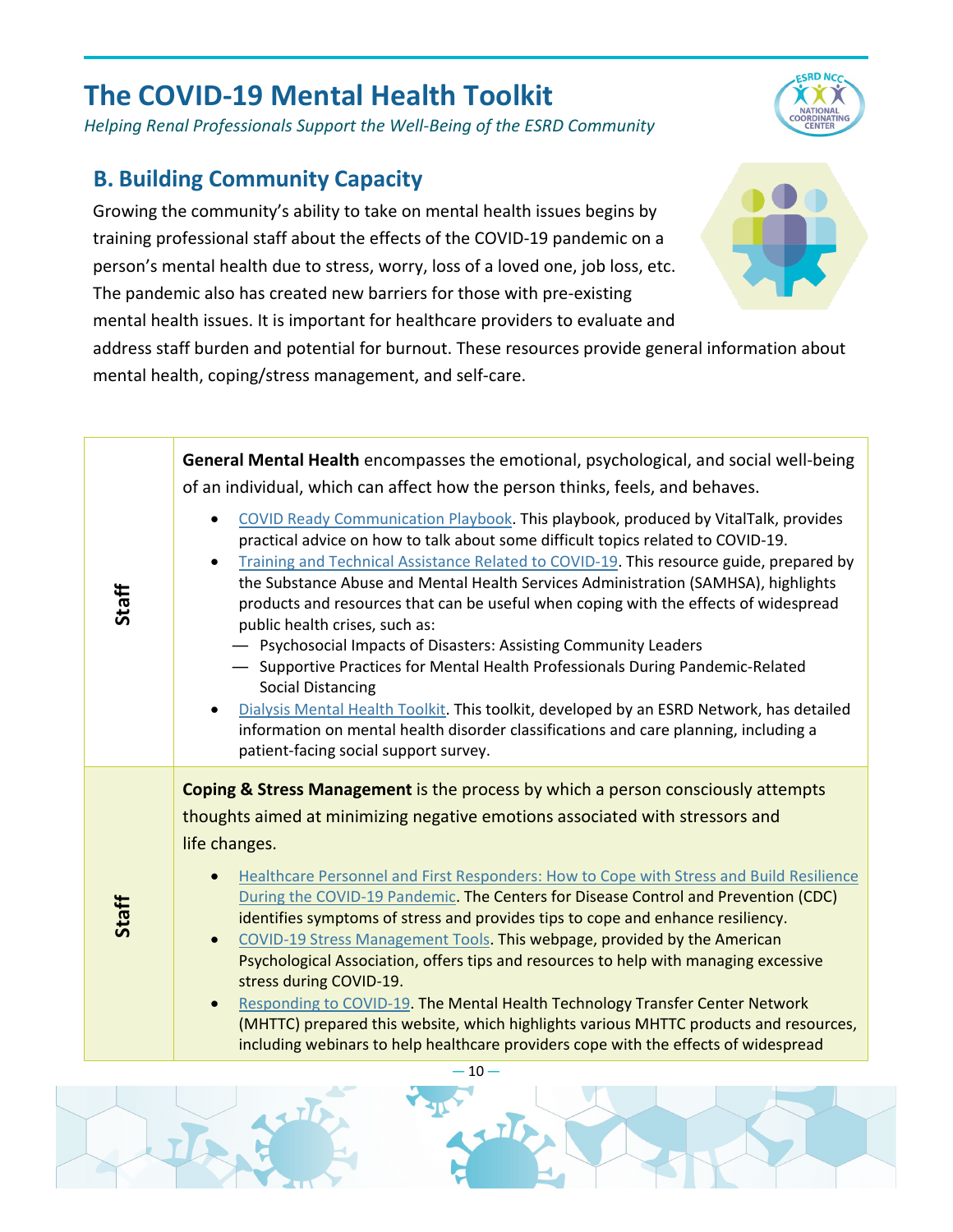



|       | public health crises, such as COVID-19, mental health disparities, and telehealth. Some<br>webinars offer continuing education credits.<br>Tips for Community Members COVID-19: Coping as the Pandemic Continues. This is a<br>$\bullet$<br>compilation of lessons learned from the Institute for Disaster Mental Health (IDMH) of<br>earlier experiences during various phases of a disaster such as a pandemic.<br>CDC Coping With Stress. This CDC site has topic overviews from healthy ways to cope to<br>$\bullet$<br>additional national resources applicable to staff mental health as they support patients.<br>Coalition for Supportive Care of Kidney Patients' Maintaining Emotional Balance in an<br>$\bullet$<br>Unbalancing Time. This slide presentation provides sample tactics and wording for<br>professional staff to help patients through the pandemic by acknowledging fear and<br>anxiety, recognizing the dialysis center as a source of stability, and honoring those lost to<br>the pandemic.                                                                                                                                                                                                                                                                                                                                                                                                                                                                                                                                                                                                                     |
|-------|----------------------------------------------------------------------------------------------------------------------------------------------------------------------------------------------------------------------------------------------------------------------------------------------------------------------------------------------------------------------------------------------------------------------------------------------------------------------------------------------------------------------------------------------------------------------------------------------------------------------------------------------------------------------------------------------------------------------------------------------------------------------------------------------------------------------------------------------------------------------------------------------------------------------------------------------------------------------------------------------------------------------------------------------------------------------------------------------------------------------------------------------------------------------------------------------------------------------------------------------------------------------------------------------------------------------------------------------------------------------------------------------------------------------------------------------------------------------------------------------------------------------------------------------------------------------------------------------------------------------------------------------|
| Staff | Self-care includes activities deliberately chosen to take care of one's mental, emotional,<br>and physical health. An effective self-care routine can lessen anxiety and improve overall<br>mood. Performing acts of self-care may be simple things and can be easily overlooked<br>during stressful times.<br>Seven Things You as a Leader Can Do Right Now. The Minnesota Department of Health<br>$\bullet$<br>lists seven things leaders can do to support staff during COVID-19 in this helpful two-<br>page resource.<br>UCSF Cope: Manager Tips during COVID-19. The University of California, San Francisco<br>$\bullet$<br>offers suggestions for managers to use in the workplace setting.<br>Employees: How to Cope with Job Stress and Build Resilience During the COVID-19<br>$\bullet$<br>Pandemic. This CDC webpage offers suggestions for managing job stress and provides<br>options on where to go for help.<br>Sustaining the Well-Being of Healthcare Personnel during Coronavirus and other<br>$\bullet$<br>Infectious Disease Outbreaks. This one-page resource, developed by the Center for the<br>Study of Traumatic Stress (CSTS), provides helpful strategies for practicing self-care to<br>sustain the ability to care for those in need.<br>Mini Modules to Relieve Stress for Healthcare Workers Responding to COVID-19:<br>$\bullet$<br>Creating a Practical Self-Care Plan in Difficult Times. This webinar, produced by CSTS,<br>offers practical steps for creating a self-care plan in difficult times.<br>COVID-19 Sleep Checklist: Healthcare Workers and First Responders. This checklist,<br>$\bullet$ |
|       | prepared by the Walter Reed Army Institute of Research, provides recommendations<br>for sleep and fatigue management during high-intensity periods of work as a result<br>of COVID-19.<br>Self-Care During the Coronavirus Pandemic. This National Association of Social Workers<br>$\bullet$<br>webpage contains useful resources to improve and increase self-care practices.<br>Wound Care for Burnout. This ESRD Network video presentation discusses how to know<br>the signs of staff burnout and tools to them right away.                                                                                                                                                                                                                                                                                                                                                                                                                                                                                                                                                                                                                                                                                                                                                                                                                                                                                                                                                                                                                                                                                                            |

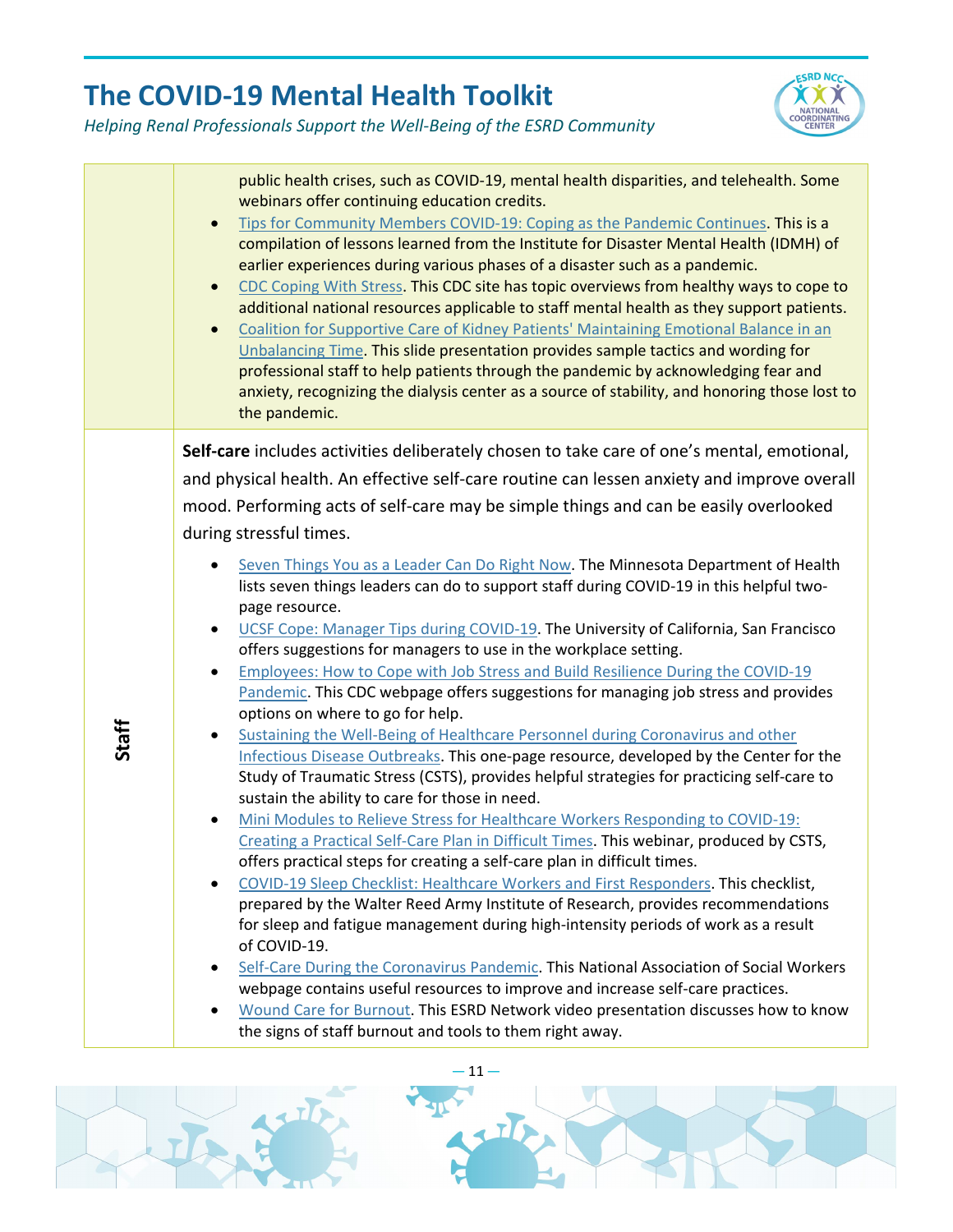

|       | <b>Compassion fatigue</b> is a type of stress caused by caring for others who are experiencing                                                                                                                                                                   |  |  |
|-------|------------------------------------------------------------------------------------------------------------------------------------------------------------------------------------------------------------------------------------------------------------------|--|--|
|       | a traumatic event. It can include emotional, physical, and spiritual distress.                                                                                                                                                                                   |  |  |
| Staff | Tips for Healthcare Professionals: Coping with Stress and Compassion Fatigue. This tip<br>sheet from SAMHSA explores stress and compassion fatigue. It identifies ways to cope<br>and enhance resilience, along with resources for more information and support. |  |  |

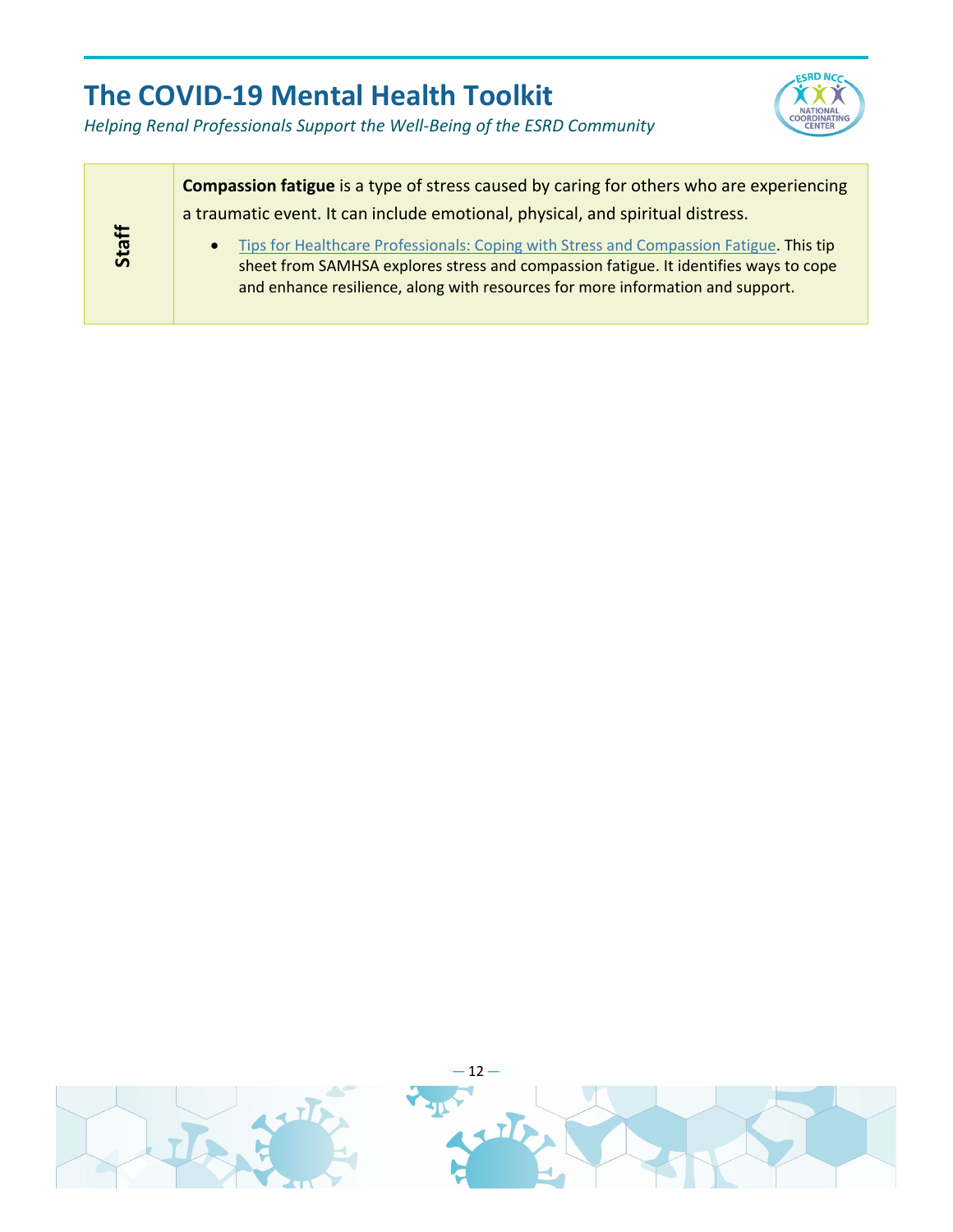*Helping Renal Professionals Support the Well-Being of the ESRD Community*

#### <span id="page-13-0"></span>**C. Incorporating Telemedicine**

Due to COVID-19, the Centers for Medicare & Medicaid Services (CMS) revised telemedicine regulations as of April 29, 2020. Medicare currently covers many different types of telemedicine care, including doctors, nurse practitioners, psychologists, and licensed clinical social workers who treat mental health conditions. *For the most up-to-date telehealth regulations, please visit [www.cms](http://www.cms.gov/)*.gov*.* 



**ESRD NCC**  $\alpha$ 

Telehealth is different from telemedicine because it refers to a broader scope of remote healthcare services than telemedicine.<sup>[1](#page-13-1)</sup> In this toolkit, we will use both terms to include all possibilities.

|       | Regulations and Policies related to telemedicine have changed because of the COVID-19<br>pandemic. It is important to stay current.                                                                                                                                                                                                                                                                                                                                                                                                                                                                                                                                                                                                                                                                                                                  |
|-------|------------------------------------------------------------------------------------------------------------------------------------------------------------------------------------------------------------------------------------------------------------------------------------------------------------------------------------------------------------------------------------------------------------------------------------------------------------------------------------------------------------------------------------------------------------------------------------------------------------------------------------------------------------------------------------------------------------------------------------------------------------------------------------------------------------------------------------------------------|
| Staff | April 2020 Interim Final Rule: Medicare and Medicaid Programs; Policy and Regulatory<br>Revisions in Response to the COVID-19 Public. This CMS Interim Final Rule includes<br>multiple waivers to provide flexibility (e.g., geographic location, type of health site)<br>during the pandemic and granting payment parity between telemedicine and in-person<br>clinical care for Medicare providers and beneficiaries.<br>COVID-19 Emergency Declaration Blanket Waivers for Health Care Providers. This is a<br>$\bullet$<br>factsheet that summarizes the CMS-issued waivers during the COVID-19 pandemic.<br>CMS List of Telehealth Services. This is a downloadable, compressed file containing two<br>Excel workbooks that provide a listing of services payable under the Medicare Physician<br>Fee Schedule when furnished via telemedicine. |
| Staff | Implementation Resources and Best Practices are now available from government<br>agencies and expert organizations.<br>AMA Telehealth Implementation Playbook. This American Medical Association (AMA)<br>resource offers healthcare providers tools to navigate and implement telemedicine.<br>Telehealth & Telemedicine. This no-cost, online resource from Penn Nursing University<br>of Pennsylvania offers training in best practices for telehealth to all healthcare providers.<br>Using Telehealth to Expand Access to Essential Health Services during the COVID-19<br>$\bullet$<br>Pandemic. This guidance by the CDC describes the landscape of telemedicine services<br>and includes considerations for healthcare systems, practices, and providers using                                                                               |

 $1$  HealthIT.gov. What is telehealth? How does it different from telemedicine? Accessed on July 27, 2020. Available at [https://www.healthit.gov/faq/what-telehealth-how-telehealth-different-telemedicine.](https://www.healthit.gov/faq/what-telehealth-how-telehealth-different-telemedicine)

<span id="page-13-1"></span>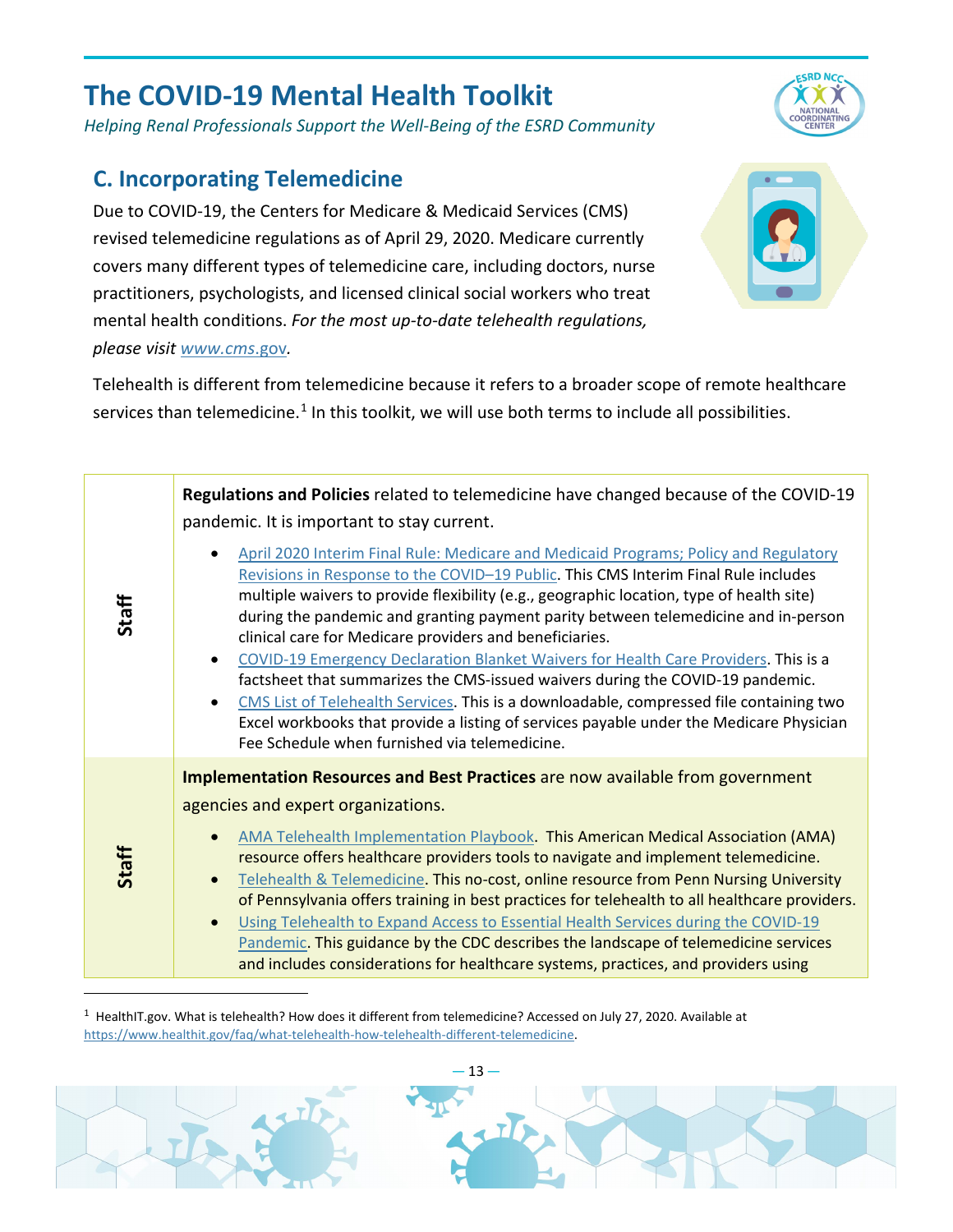

|          | telehealth services to provide virtual care during and beyond the COVID-19 pandemic.<br>This website includes telehealth-specific information, such as available modalities,<br>benefits, potential uses, strategies to increase uptake, reimbursement, safeguards, and<br>potential limitations.<br>Telehealth Resources for Behavior Health Clinicians During COVID-19. This two-page<br>handout produced by the Department of Health and Human Services (HHS) Assistant<br>Secretary for Preparedness & Response (ASPR), the Technical Resources, Assistance<br>Center, and Information Exchange (TRACIE), identifies key resources for behavioral<br>health clinicians, includes hyperlinks for SAMSHA's response to Mental Health and<br>COVID-19, and details the CMS transition to telehealth. Clinicians are encouraged<br>to keep up to date with new guidance and best practice requirements as the<br>pandemic unfolds.<br>The American Telehealth Association (ATA) Quick-Start Guide to Telehealth During a<br>Health Crisis. This guide is offered by the ATA and was created to serve as a resource for<br>providers looking to quickly establish telehealth services during a public health crisis in<br>response to COVID-19. To obtain a copy, you must provide your contact information to<br>download the resource. It includes technology, clinical, financial, presentation,<br>communication, and metric considerations for implementing telehealth services.<br><b>ESRD Provider Telehealth and Telemedicine Tool Kit. This CMS document contains</b><br>electronic links to reliable sources of information regarding telehealth and telemedicine.<br>Most of the information is directed toward providers who may want to establish a<br>permanent telemedicine program. There are specific documents identified that will be<br>useful in choosing telemedicine vendors, initiating a telemedicine program, monitoring<br>patients remotely, and developing documentation tools. |
|----------|-------------------------------------------------------------------------------------------------------------------------------------------------------------------------------------------------------------------------------------------------------------------------------------------------------------------------------------------------------------------------------------------------------------------------------------------------------------------------------------------------------------------------------------------------------------------------------------------------------------------------------------------------------------------------------------------------------------------------------------------------------------------------------------------------------------------------------------------------------------------------------------------------------------------------------------------------------------------------------------------------------------------------------------------------------------------------------------------------------------------------------------------------------------------------------------------------------------------------------------------------------------------------------------------------------------------------------------------------------------------------------------------------------------------------------------------------------------------------------------------------------------------------------------------------------------------------------------------------------------------------------------------------------------------------------------------------------------------------------------------------------------------------------------------------------------------------------------------------------------------------------------------------------------------------------------------------------------------------------------------------------------|
| Heq<br>ທ | Overcoming challenges to telemedicine use in mental health is possible with<br>preparation and effective communication.<br>Considerations for the Care and Treatment of Mental and Substance Use Disorders in the<br>COVID-19 Epidemic (Revised May 7, 2020). This SAMSHA press release discusses<br>telehealth and mental health-related considerations during the COVID-19 epidemic.<br>The Use of Telehealth Within Behavioral Health Settings: Utilization, Opportunities, and<br>Challenge. The National Council in partnership with the University of Michigan's<br>Behavioral Health Workforce Research Center (BHWRC) conducted a research study<br>to better understand:<br>- The utilization patterns and types of telehealth tools being used<br>- Barriers to using telehealth<br>- Providers' perceptions and attitudes toward telemedicine<br>This report summarizes the finding of the study including the impact that telemedicine<br>could have on access to behavioral health services in rural communities and addresses<br>workforce shortages.                                                                                                                                                                                                                                                                                                                                                                                                                                                                                                                                                                                                                                                                                                                                                                                                                                                                                                                                         |

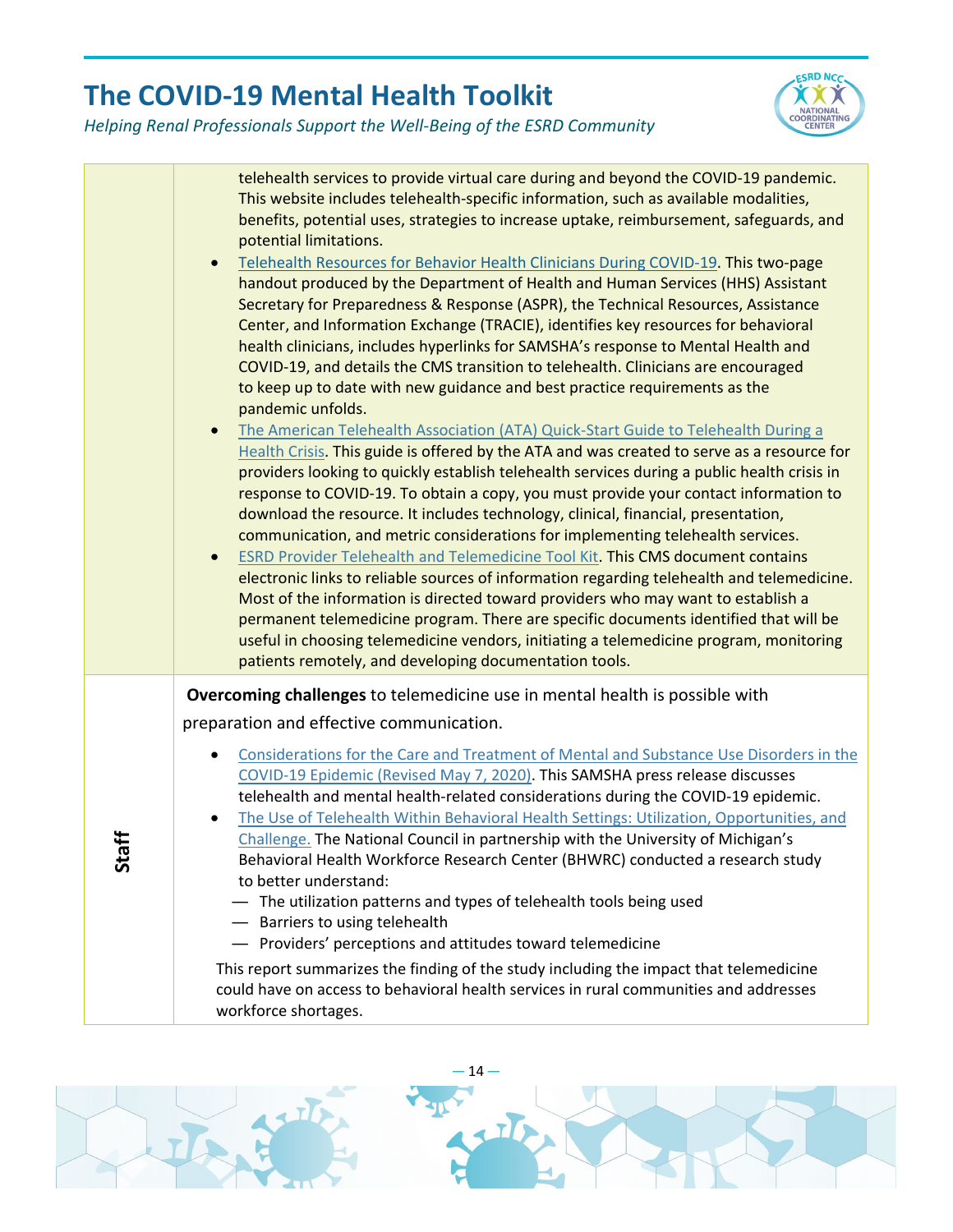

|          | Information on Receiving Services for patients and caregivers to ease their transition to<br>receiving telemedicine services.                                                                                                                                                                                                                                                                                                                                                                                                                                                                                                                                                                                                                              |
|----------|------------------------------------------------------------------------------------------------------------------------------------------------------------------------------------------------------------------------------------------------------------------------------------------------------------------------------------------------------------------------------------------------------------------------------------------------------------------------------------------------------------------------------------------------------------------------------------------------------------------------------------------------------------------------------------------------------------------------------------------------------------|
| Patients | COVID-19 Patient- and Family-Centered Care Frequently Asked Questions. This resource<br>available in English and Spanish includes a Virtual Visit Appointment Checklist<br>for patients.<br>Medicare Coverage for Outpatient Mental Health Services. This site lists the Medicare<br>$\bullet$<br>Part B covered outpatient mental health services, provides things to know before going,<br>and provides links to other government agencies.<br>ESRD National Coordinating Center's (NCC's) Kidney Patient Care: Your Guide to Using<br>$\bullet$<br>Telemedicine. This resource covers how kidney patients can access telemedicine, an<br>overview of technology and apps needed, and tips to troubleshoot and prepare for<br>telemedicine appointments. |

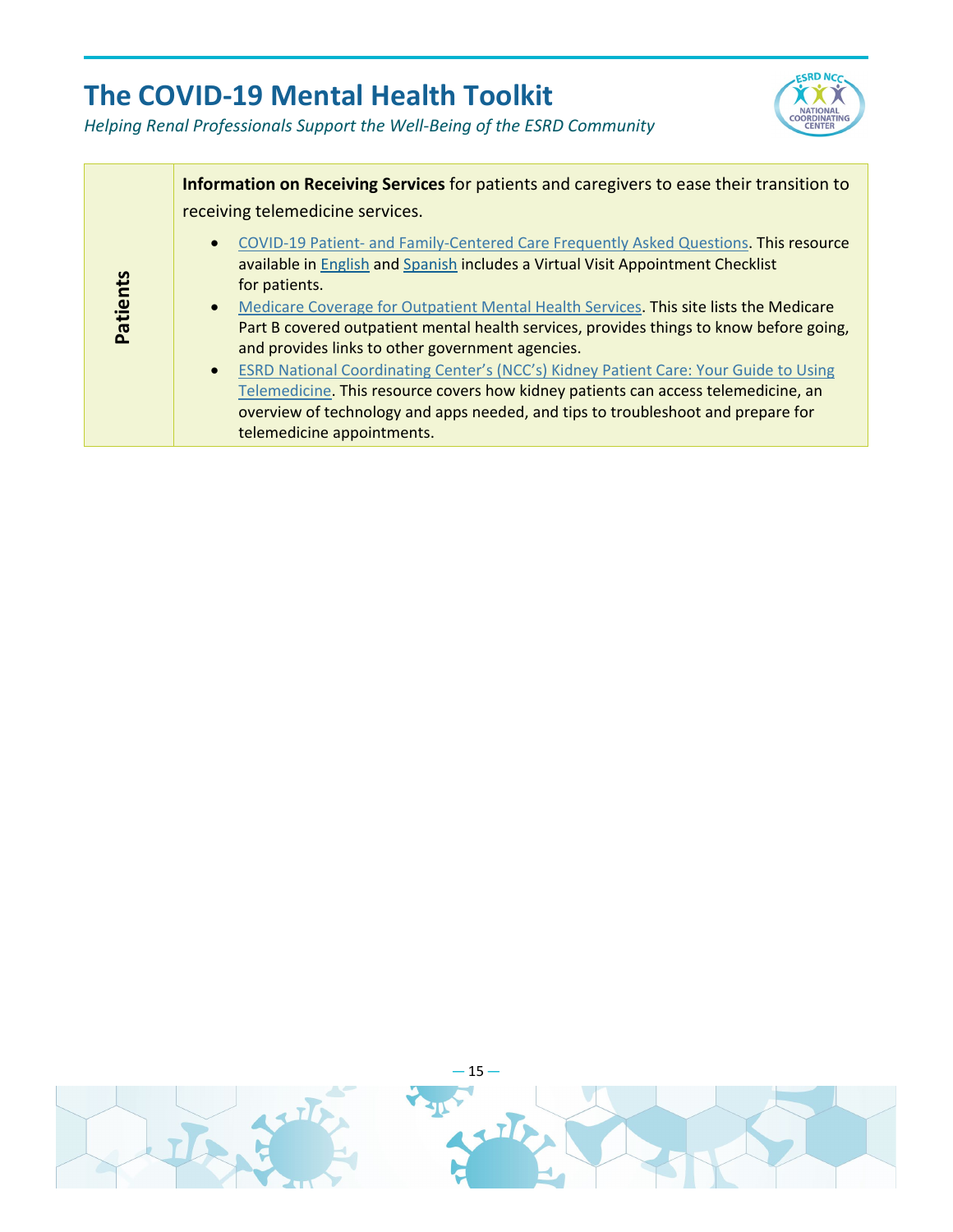*Helping Renal Professionals Support the Well-Being of the ESRD Community*

#### <span id="page-16-0"></span>**D.Getting Ahead of the Issues**

**Patients and Staff**

It is imperative to take action when one's mental health is impacted. It is as important to address the population and situation proactively to avoid or attenuate the negative effect on one's mental health. People with kidney disease, including those with ESRD, are estimated to have high rates of depression. Depression is correlated with poor quality of life and increased

mortality.<sup>[2](#page-16-1)</sup> The rate of anxiety among people with ESRD is an average prevalence rate of 38 percent (ranging from 12 percent to 52 percent).<sup>[3](#page-16-2)</sup> Adding the impact of COVID-19 and its effects on a population already at a higher risk of mental health issues highlights the need for a proactive approach. The community should encourage stress reduction, promote positive coping skills, and reduce the stigma of seeking professional help.

> **Coping & Stress Management** is the process by which a person consciously attempts thoughts aimed at minimizing negative emotions associated with stressors and life changes.

- [COVID-19 Resource and Information Guide.](https://www.nami.org/getattachment/About-NAMI/NAMI-News/2020/NAMI-Updates-on-the-Coronavirus/COVID-19-Updated-Guide-1.pdf) This guide from the National Alliance on Mental Illness provides direction on how to manage anxiety, access medication, and cope with the loss of a loved one due to COVID-19.
- [Managing Stress: Tips for Coping with the Stress of COVID-19.](https://www.massgeneral.org/assets/MGH/pdf/psychiatry/HSPH-COVID-19-mental-health-tips-3-11-20_kk.pdf) This resource from Massachusetts General Hospital discusses stress-related reactions and coping strategies.
- [Tips for Survivors: Coping with Grief After a Disaster or Traumatic Event.](https://store.samhsa.gov/sites/default/files/d7/priv/sma17-5035.pdf) This SAMHSA resource contains information about grief, the grieving process, and what happens when the process is interrupted or when traumatic grief occurs.
- [Tips for Health Care Practitioners and Responders: Helping Survivors Cope with Grief](https://store.samhsa.gov/sites/default/files/d7/priv/sma17-5036.pdf)  [After a Disaster or Traumatic Event.](https://store.samhsa.gov/sites/default/files/d7/priv/sma17-5036.pdf) SAMHSA offers healthcare practitioners guidelines for communicating with survivors experiencing grief.

<span id="page-16-2"></span><span id="page-16-1"></span><sup>3</sup> D. Cukor, N. Ver Halen, Y. Fruchter. Anxiety and Quality of Life in ESRD. Seminars in Dialysis. 26(3): 265–268. Accessed on July 27, 2020. Available at [https://onlinelibrary.wiley.com/doi/abs/10.1111/sdi.12065.](https://onlinelibrary.wiley.com/doi/abs/10.1111/sdi.12065) 







<sup>&</sup>lt;sup>2</sup> Shirazian S, Grant CD, Aina O, Mattana J, Khorassani F, Ricardo AC. Depression in Chronic Kidney Disease and End-Stage Renal Disease: Similarities and Differences in Diagnosis, Epidemiology, and Management. Kidney Int Rep. 2017 January: 2(1): 94–107. Accessed on April 16, 2020. Available at [https://www.ncbi.nlm.nih.gov/pmc/articles/PMC5720531/.](https://www.ncbi.nlm.nih.gov/pmc/articles/PMC5720531/)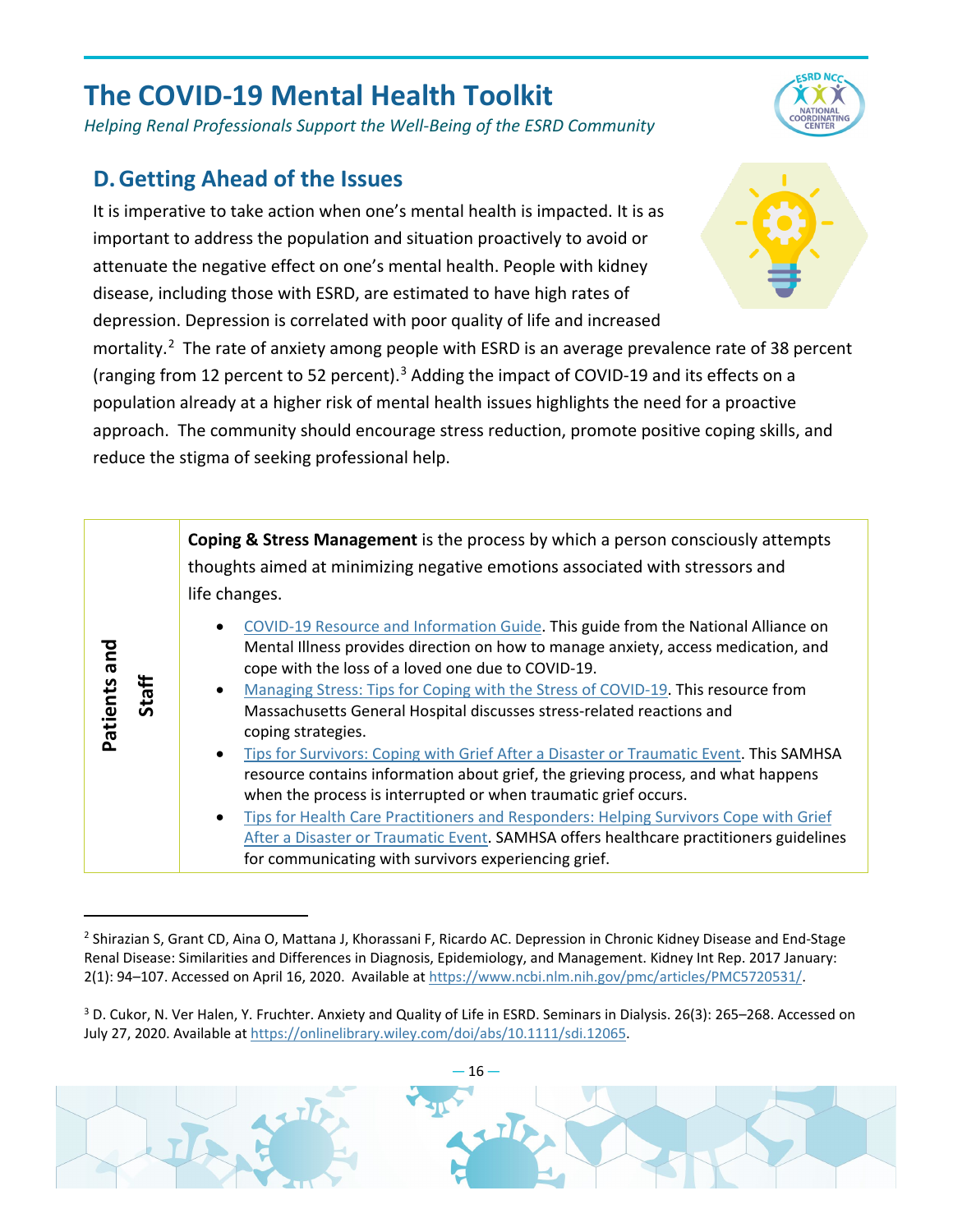

|       | California Surgeon General's Playbook: Stress Relief during COVID-19. This is a playbook<br>or guide from the State of California, Office of the Surgeon General, which provides<br>information about six stress-busting strategies: Healthy nutrition, regular exercise,<br>restful sleep, practicing mindfulness, staying connected to our social supports, and<br>getting mental healthcare.<br>Coronavirus (COVID-19): Resources for Managing Stress. This useful webpage from the<br>U.S. Department of Veterans Affairs, National Center for post-traumatic stress disorder<br>(PTSD) provides stress-related management tips for a variety of individuals.<br>Coping with Stress During the 2019-nCoV Outbreak. This infographic from the World<br>Health Organization (WHO) describes six useful tips on how to cope with stress during<br>the COVID-19 pandemic. |
|-------|---------------------------------------------------------------------------------------------------------------------------------------------------------------------------------------------------------------------------------------------------------------------------------------------------------------------------------------------------------------------------------------------------------------------------------------------------------------------------------------------------------------------------------------------------------------------------------------------------------------------------------------------------------------------------------------------------------------------------------------------------------------------------------------------------------------------------------------------------------------------------|
| Staff | General Mental Health encompasses the emotional, psychological, and social well-<br>being of an individual, which can affect how the person thinks, feels, and behaves.<br>Psychosocial Impact of COVID-19 Pandemic on Patients with End-Stage Kidney Disease on<br>Hemodialysis. This article reviews the results of a study to assess the effect of the COVID-<br>19 pandemic on the psychosocial health of patients on chronic in-center hemodialysis.                                                                                                                                                                                                                                                                                                                                                                                                                 |
| Staff | Coping & Stress Management is the process by which a person consciously attempts<br>thoughts aimed at minimizing negative emotions associated with stressors and<br>life changes.<br>PTSD Coach Online. This online resource from the National Center for Posttraumatic Stress<br>Disorder offers tools to help with managing stress.                                                                                                                                                                                                                                                                                                                                                                                                                                                                                                                                     |

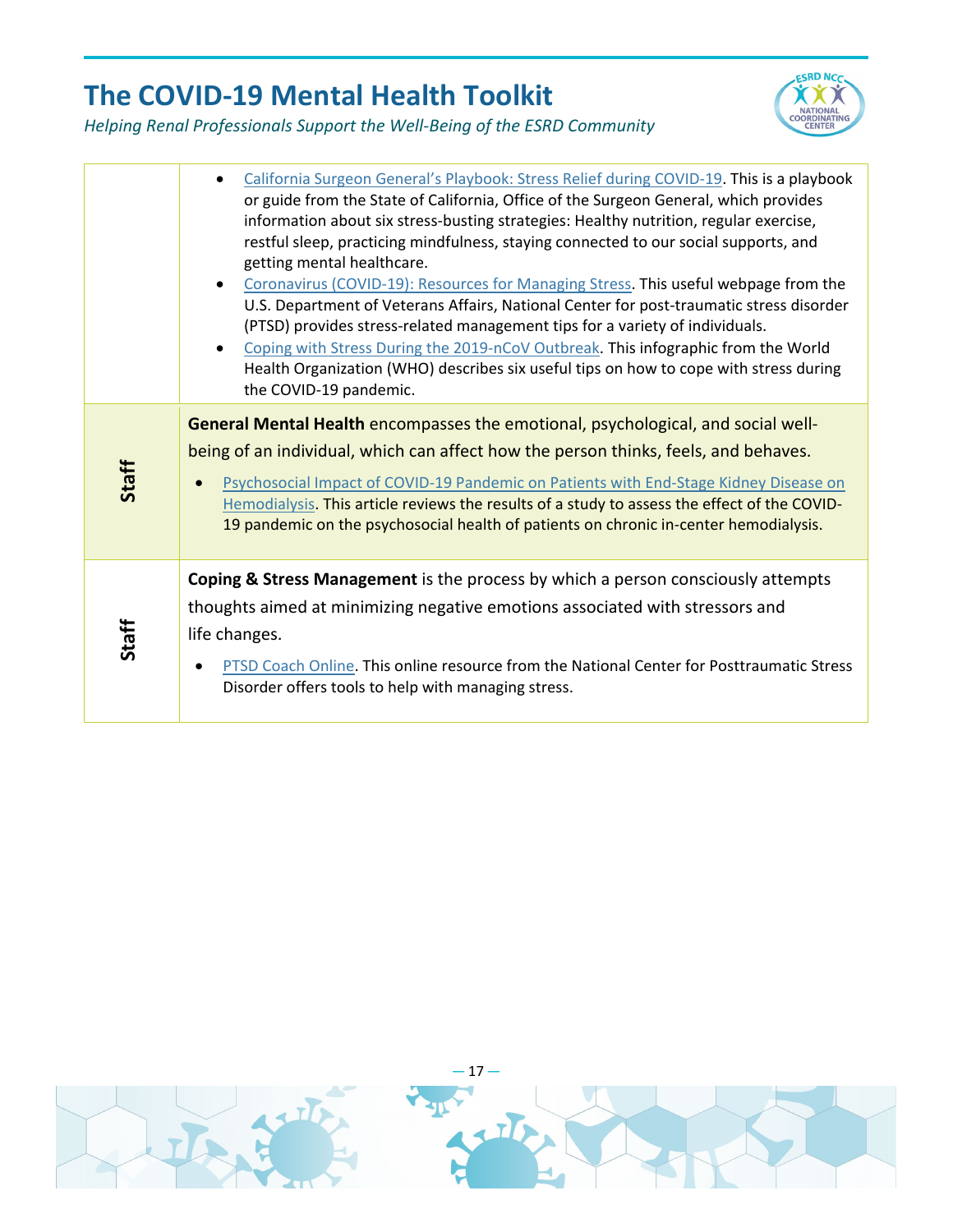*Helping Renal Professionals Support the Well-Being of the ESRD Community*

## <span id="page-18-0"></span>**E. Vaccination Planning**

The COVID-19 vaccines have provided a sense of hope that this pandemic will end soon. The availability of the vaccines and the planning around receiving it, can also stir strong emotions including stress, fear, or anxiety. Making the decision to receive a COVID-19 vaccine and from which source, the time between the first and second doses (as applicable), or the stress of supporting others during this time can contribute to the impact on overall mental health. And while receiving the vaccine is an important step to mitigating the spread of the virus, it does not eliminate the need to continue precautions, which has its own mental burden. Understanding stress-reduction techniques and best practices for communicating with others about vaccination can help support emotional well-being.

**ESRD NCC**  $\alpha x$ 

| Patients and<br>Staff | General Mental Health encompasses the emotional, psychological, and social well-<br>being of an individual, which can affect how the person thinks, feels, and behaves.<br>Coping with COVID-19 Vaccine Stress. This resource from the New Hampshire<br>Department of Health & Human Services discusses strategies for managing stress when<br>making the COVID-19 vaccine decision.<br>Dealing with COVID-19 Vaccine Anxiety. This article from Mental Health America<br>$\bullet$<br>discusses anxiety experienced by healthcare providers due to the COVID-19 vaccine and<br>offers coping strategies.                                                                                                                                |
|-----------------------|------------------------------------------------------------------------------------------------------------------------------------------------------------------------------------------------------------------------------------------------------------------------------------------------------------------------------------------------------------------------------------------------------------------------------------------------------------------------------------------------------------------------------------------------------------------------------------------------------------------------------------------------------------------------------------------------------------------------------------------|
| Patients and<br>Staff | Vaccine Decision concerns can cause a variety of emotional responses for patients<br>and staff.<br>COVID-19 Vaccine Hesitancy: 10 Tips for Talking with Patients. This article from the<br>American Medical Association offers suggestions for talking to patients about the<br>COVID-19 vaccine.<br>COVID-19 Vaccination Communication Toolkit. This toolkit from the CDC offers ready-made<br>materials to build confidence about COVID-19 vaccination among healthcare teams.<br>ESRD Dialysis Facility COVID-19 Vaccination Toolkit (pending publication). This toolkit from<br>the ESRD NCC contains information and resources about the COVID-19 vaccine for dialysis<br>facility administrators to share with staff and patients. |